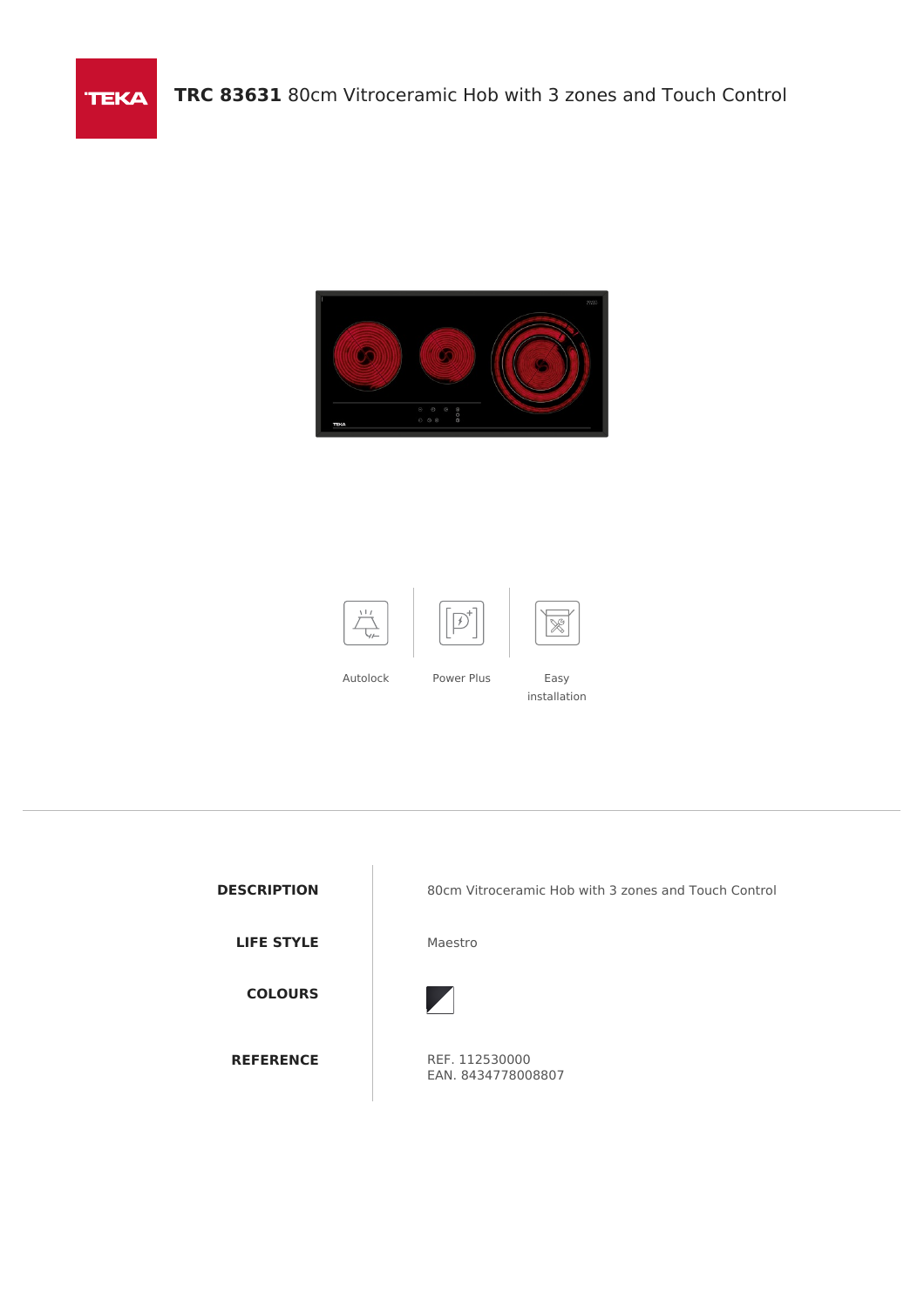# **TRC 83631**

**FEATURES** Urban Colors Edition Vitroceramic hob Touch Control 3 cooking zones 1 high lights Ø 145/210/270 mm 1 high lights Ø 180 mm 1 high lights Ø 145 mm Ceramic glass surface Auto-lock safety system Cooking timer Power plus Child lock Residual heat indicator Easy installation kit Maximum nominal power 5700 W Optional: Grilling plate Optional: Teppanyaki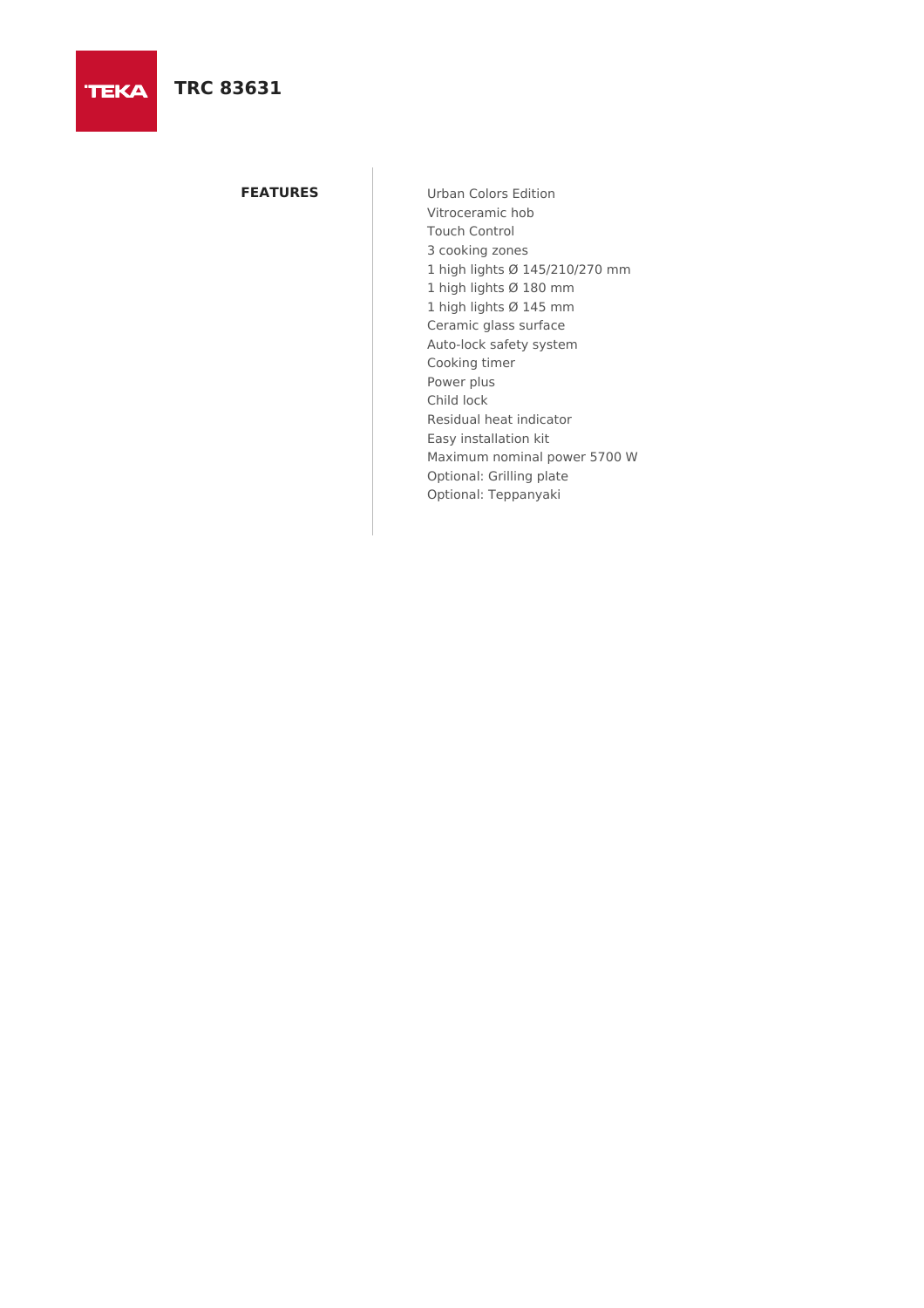### **TRC 83631 TEKA**



## **DIMENSIONS**

**Product height (mm):** 51 **Product width (mm):** 800 **Product depth (mm):** 400 **Product length (mm): Net weight (Kg):**

### **TECH SPECS**

| <b>FITTING MEASURES</b>                      | <b>Built-in Width (mm): 780</b><br><b>Built-in Depth (mm): 380</b><br>Built-in height (mm): 51                                                                                                   |
|----------------------------------------------|--------------------------------------------------------------------------------------------------------------------------------------------------------------------------------------------------|
| <b>PARTICULAR</b><br><b>CHARACTERISITICS</b> | <b>Number of electric power levels: 9</b>                                                                                                                                                        |
| <b>ELECTRIC CONNECTION</b>                   | Frequency (Hz): 50/60<br><b>Power rate (V): 220-240</b><br>Maximum Nominal Power (W) (Electric hob): 5700                                                                                        |
| <b>COOKING ZONES</b>                         | <b>Cooking Zones: 3</b>                                                                                                                                                                          |
| <b>SECURITY SYSTEM</b>                       | <b>Residual heat indicator (Gas): Yes</b><br>Residual heat indicator (Electric hob): Yes<br><b>Automatic safety disconnection (Auto Lock) (Electric hob):</b> Yes<br><b>Safety Blocking: Yes</b> |